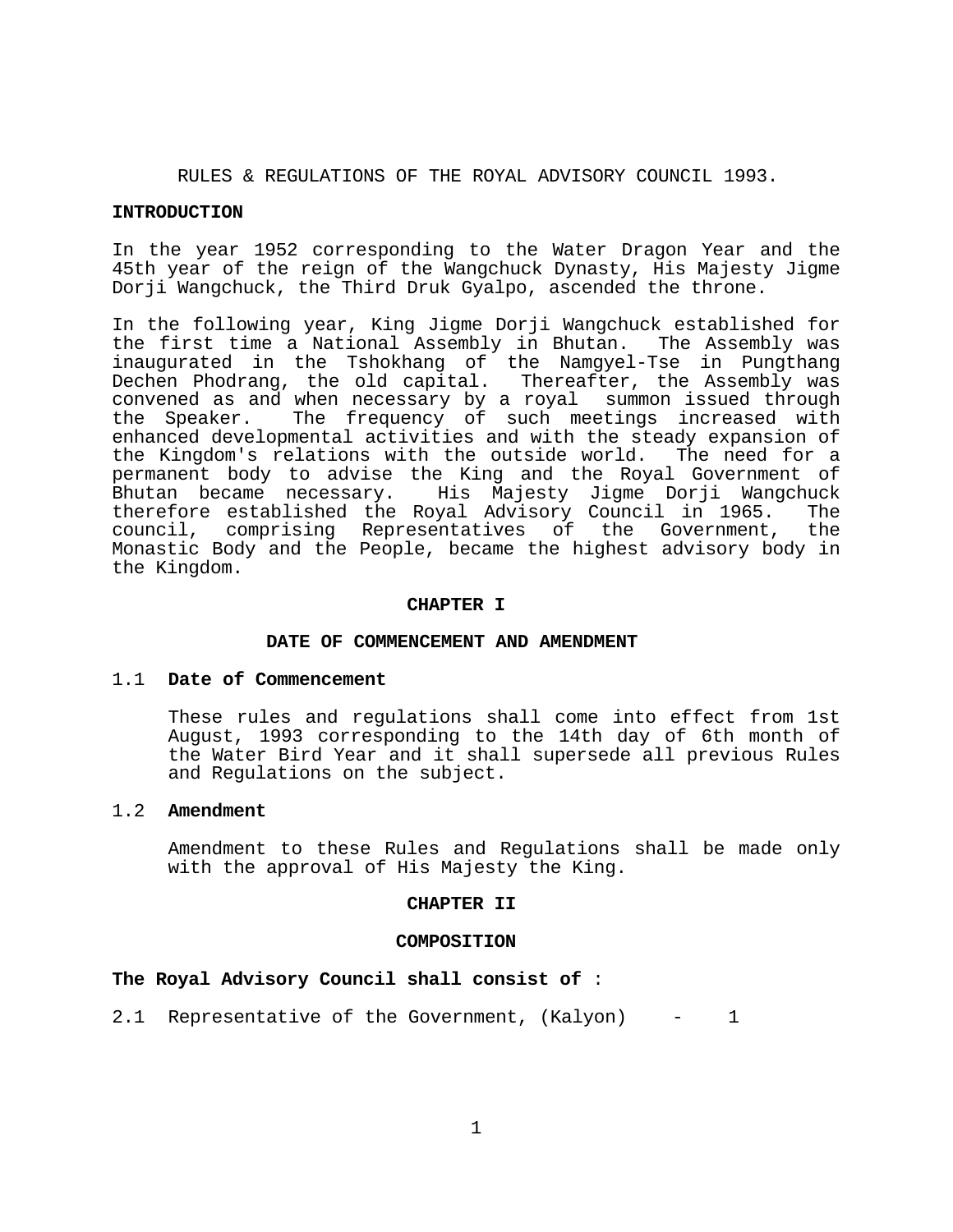|  | 2.2 Representatives of the Religious Bodies |  |  |  |  |  |  |
|--|---------------------------------------------|--|--|--|--|--|--|
|--|---------------------------------------------|--|--|--|--|--|--|

| 2.3 Representatives of the People                                |  |
|------------------------------------------------------------------|--|
| Total number of Representatives in the<br>Royal Advisory Council |  |

# **CHAPTER III**

### **CRITERION**

- 3.1 A person who is a citizen of Bhutan.
- 3.2 A person who is not less than 30 years of age on the date of nomination as a candidate to stand election.
- 3.3 A person who is trustworthy and of sound mental health.
- 3.4 A person who is familiar with national policies and capable of shouldering the responsibilities of this high office with integrity and honesty.
- 3.5 A person who is not married to a foreign national.
- 3.6 A person without criminal or prison records both within and outside the country.
- 3.7 A person who has not been terminated or sent on compulsory retirement from Government service, the National Assembly, the Dzongkhag Yargye Tshogchung and the Gewog Yargye Tshogchung.
- 3.8 A person who is able to read, write and speak Dzongkha.
- 3.9 A person who has knowledge of and appreciates the traditions and cultural heritage of the Kingdom.
- 3.10 In addition to the above criterion, the candidates for the representatives of the Religious Bodies should not only be fully conversant on religious matters but also understand government policies.

#### **CHAPTER IV**

### **FUNCTIONS AND RESPONSIBILITIES OF ROYAL ADVISORY COUNCIL**

4.1 The Royal Advisory Council shall be primarily responsible for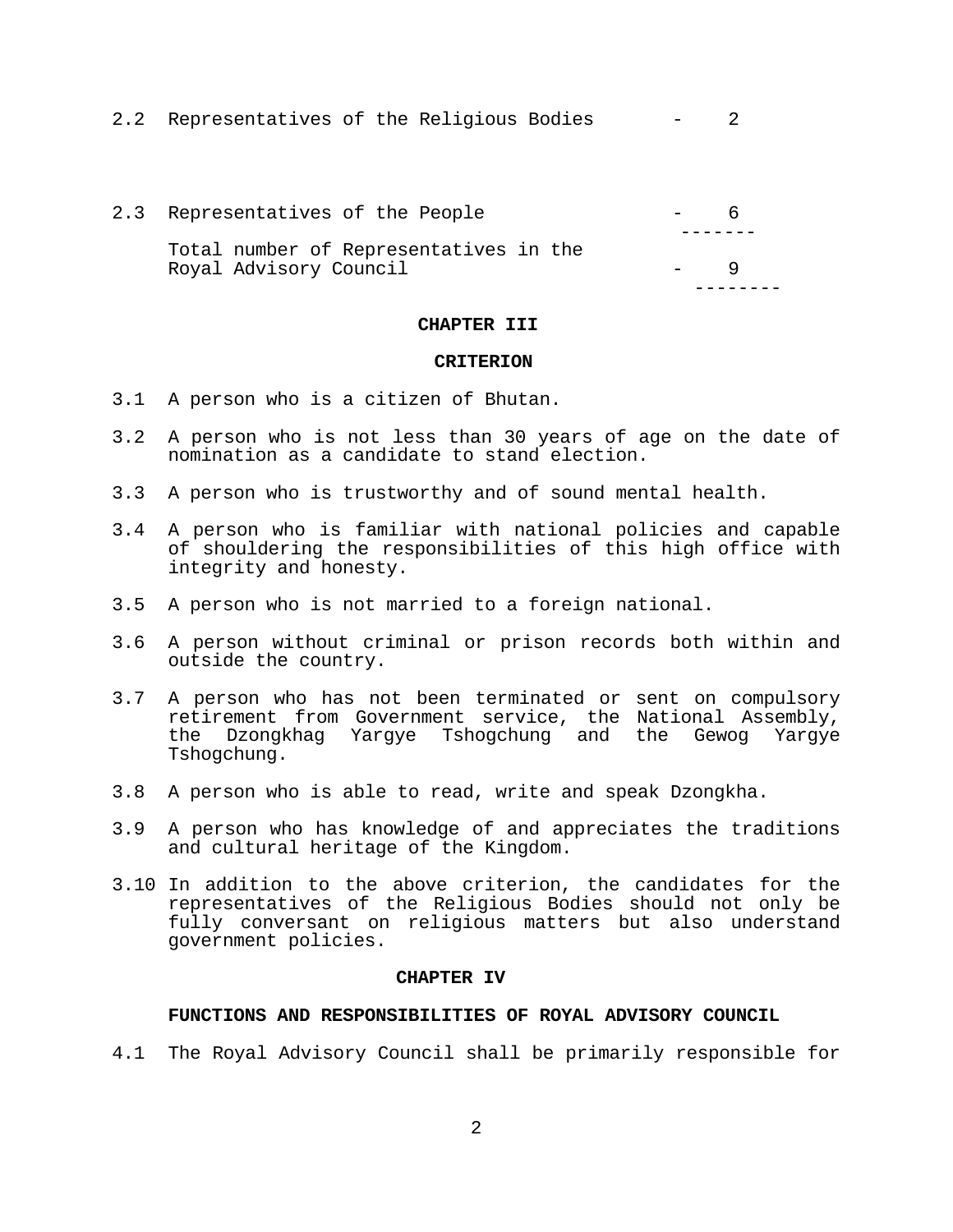promoting and safeguarding the trust, confidence and the harmonious relations existing between the Government and the People of the Kingdom. In this regard, should the Council or anyone of it's members become aware of situations or threats that may undermine the security, peace and stability of the Kingdom, such information should be immediately brought to the attention of His Majesty the King.

- 4.2 The Royal Advisory Council shall be the guardian of the policies, laws and resolutions passed by the National Assembly and it shall ensure their faithful implementation by the government and the people.
- 4.3 The Royal Advisory Council shall endeavour to ascertain whether the national policies, plans and programs are being implemented by the government and the people. Should the Royal Advisory Council, in its judgement, find that this is not the case, it shall bring the matter to the attention of His Majesty the King, and thereafter, if necessary, to the attention of the Lhengyal Shungtsog and the National Assembly.
- 4.4 The Royal Advisory Council shall discharge all its functions and responsibilities without fear or favour and with complete impartiality, integrity, loyalty and dedication.
- 4.5 The Royal Advisory Council shall render advice to His MAJESTY THE King with utmost dedication, loyalty and sincerity keeping in view the interests of the Kingdom and the well – being of the people.
- 4.6 Besides participation in the policy and legislative bodies such as the National Assembly and the Lhengyal Shungtsog, the Royal Advisory Council as and when desired by His Majesty the King, shall attend meetings dealing with issues of national importance.
- 4.7 Should the Royal Advisory Council find any action or activity of any person or organization including that of the King himself, to be detrimental to the interests of the Kingdom and the People, they shall, without any hesitation whatsoever, report such matters to His Majesty the King and thereafter, if necessary, to the Lhengyal Shungtsog and the National Assembly.

# **CHAPTER V**

# **TERM, RESIGNATION AND TERMINATION**

5.1 The duration of the term of office for the Councillor from the date of appointment are as follows: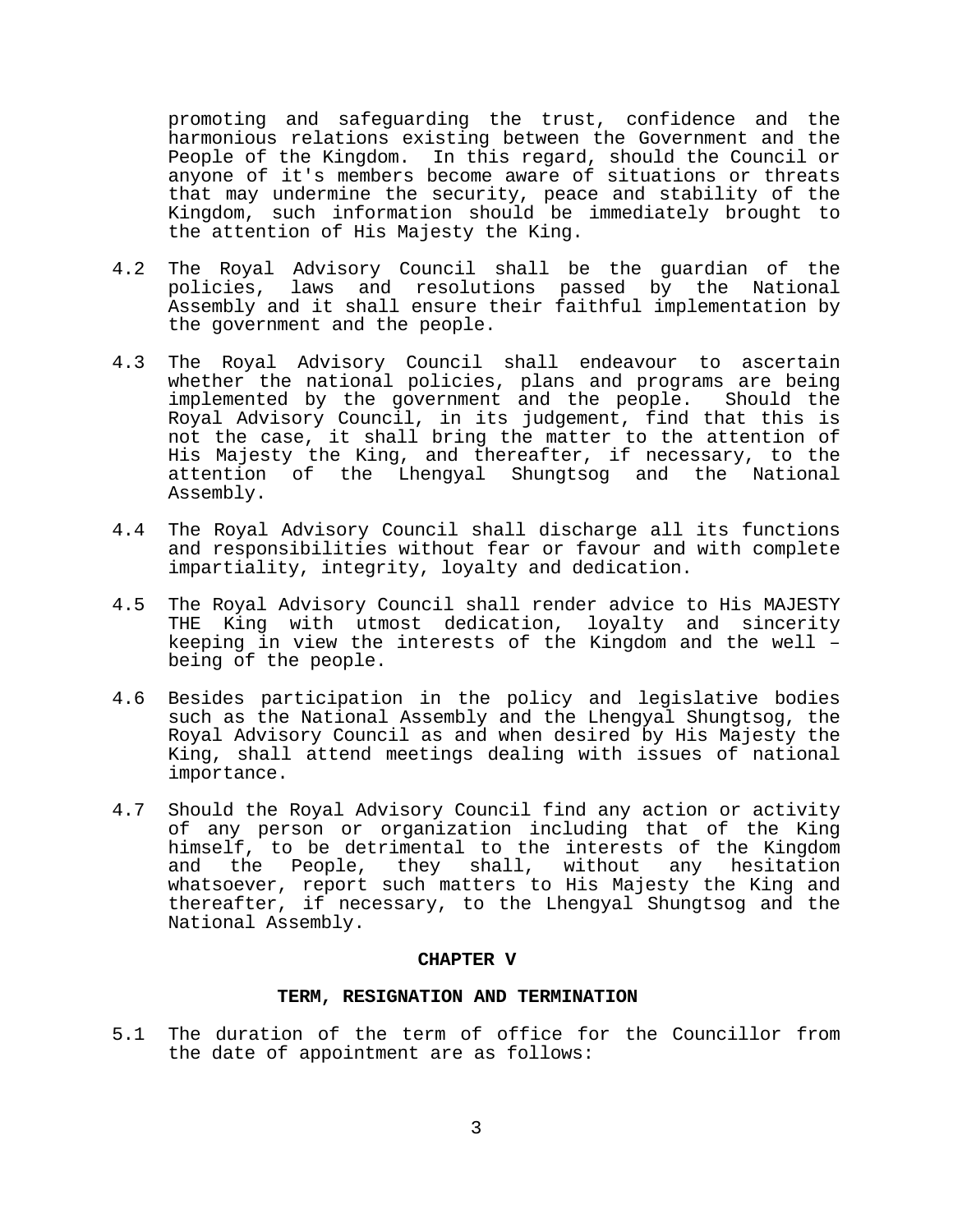| a) | Representative of the Government                  | $-$ | shall serve at<br>the pleasure of<br>His Majesty the<br>King. |
|----|---------------------------------------------------|-----|---------------------------------------------------------------|
| b) | Representatives of the Religious<br><b>Bodies</b> |     | One Year                                                      |

- c) Representatives of the People Three years
- 5.2 The representatives of the religious bodies and the People shall not be eligible to stand for election immediately after completing a full term of office.
- 5.3 A Councillor may resign prior to the expiry of his/her term with the approval of His Majesty the King.
- 5.4 In the event of any serious charge against any of the councillor, the Chairman of the Royal Advisory Council shall be responsible for bringing it to the notice of His Majesty the King. Such matters shall, thereafter, be dealt with in keeping with the laws of the land (Thrimshung Chhenpo).
- 5.5 In the event of any vacancy caused by the resignation or termination of a Councillor, his/her substitute shall be elected by the National Assembly for the remaining period of the Councillor's term.
- 5.6 On retirement or resignation, a Councillor is allowed to wear blue kabney without patang.

### **CHAPTER VI**

# **CODE OF CONDUCT**

- 6.1 All decisions in the course of carrying out the functions and responsibilities of the Royal Advisory Council are required to be taken after duly discussing it in the meetings of the Council.
- 6.2 In the normal course, decisions of the Council shall be by consensus. In the event a consensus cannot be reached, a decision may be taken by a two-third majority of the Councillor present. The quorum in such a situation shall be six members including the Chairman.
- 6.3 While the Royal Advisory Councillor have to discuss all issues openly and frankly, all deliberations in the meeting of the council shall be treated as confidential.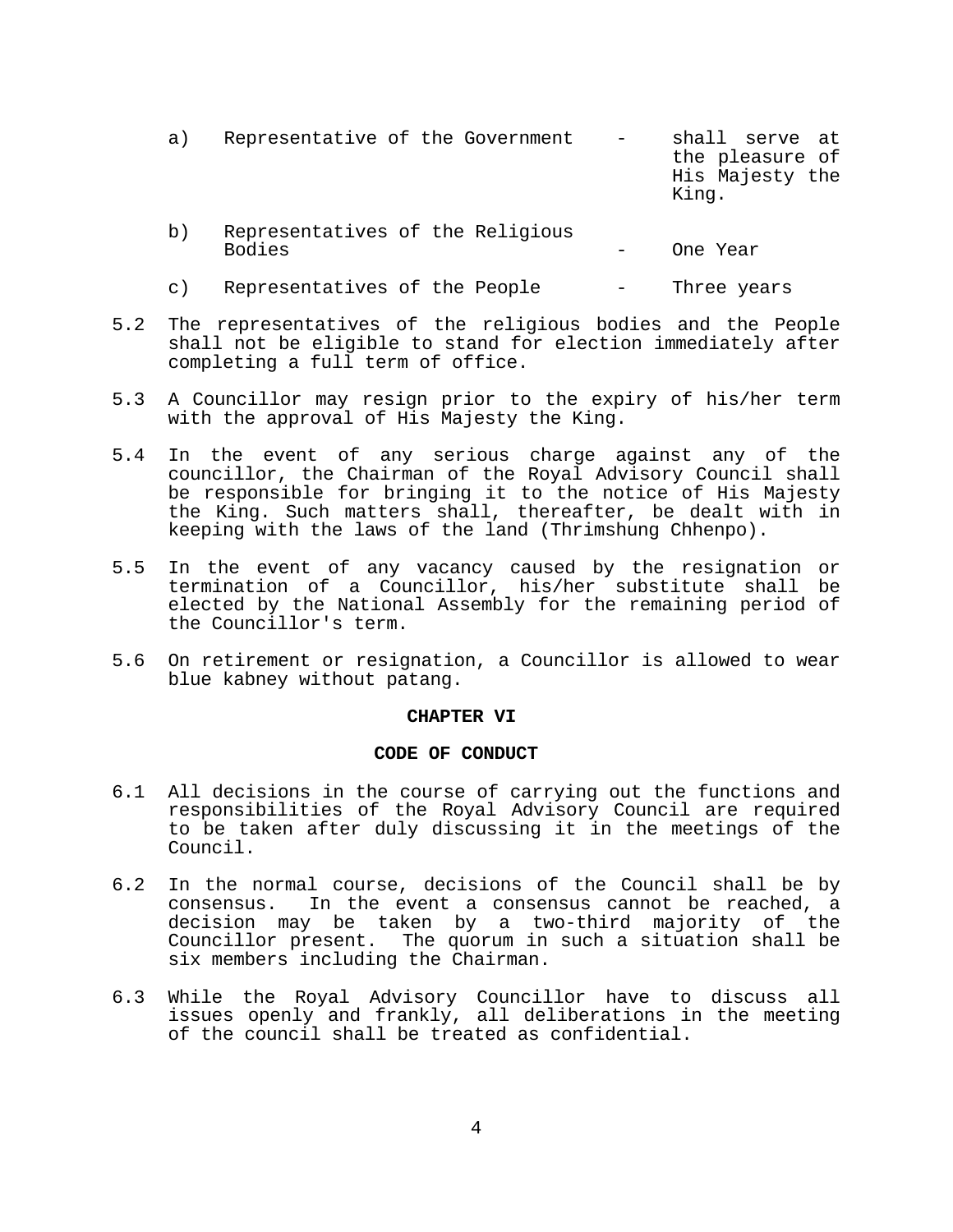6.4 The Chairman of the Royal Advisory Council shall appoint one of the Councillor to officiate in his/her place during his/her absence.

# **CHAPTER VII**

# **PROCEDURES FOR ELECTION OF ROYAL ADVISORY COUNCILLOR**

# 7.1 **Government Representative**

 The Government Representative shall be appointed by His Majesty the King.

# 7.2 **Representatives of Religious Bodies**

- (a) The Dratshang Lhengtshog shall elect one Representative each from the central Dratshang and the Rabdeys on<br>rotation basis. The Dratshang Lhengtshog shall forward The Dratshang Lhengtshog shall forward the bio-data of the two Representatives to the Speaker of the National Assembly for scrutiny and confirmation.
- (b) The two Representatives of the clergy shall be elected by the general body of the Dratshang and the general body of the concerned Rabdey for their nomination to be accepted.

# 7.3 **People's Representatives**

- (a) Six Royal Advisory Councillor shall be elected by the National Assembly from the Dzongkhag candidates through secret ballot.
- (b) One ballot box with the photograph of each candidate shall be placed before the Assembly. Before the voting process begins, the members shall be shown that the boxes are empty. Thereafter, each of the boxes shall be sealed in the presence of the Assembly. Each member sealed in the presence of the Assembly. shall cast his/her vote in the box of their choice.
- (c) On completion of the voting process in respect of all the candidates, the ballot boxes of each candidate shall be opened and the votes counted in the presence of the Assembly Members. The number of votes obtained by each candidate shall be announced after counting the votes in each ballot box.
- (d) The six candidates obtaining the highest number of votes shall be declared elected. In the event of a tie by two or more candidates resulting in more than six candidates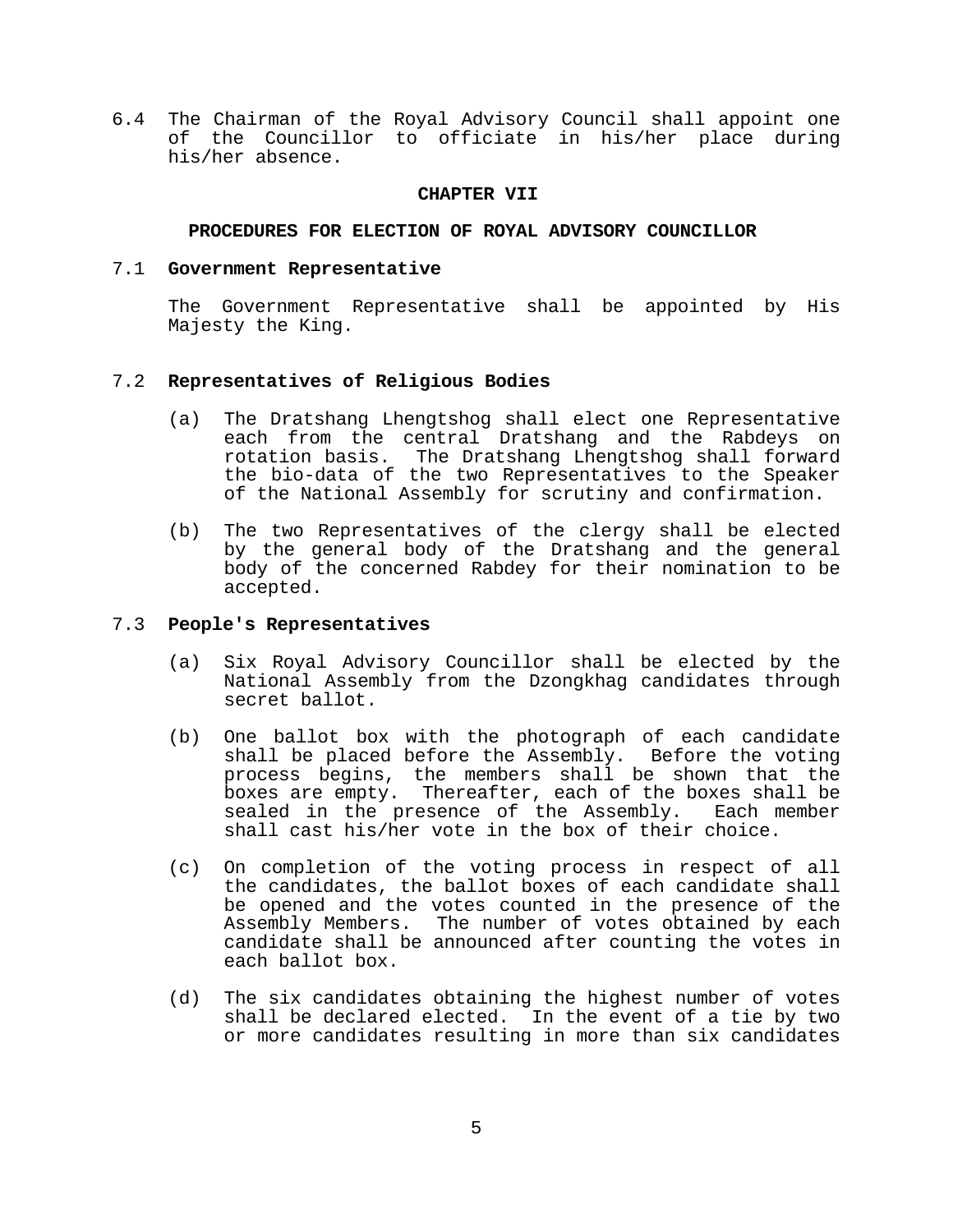obtaining the highest number of votes, a second round of voting shall be carried out for the candidates tied for the last available seat/seats.

- (e) In the second round of voting also, if there is a tie for the last available seat, the election shall be decided by drawing of lots.
- (f) 1. Candidates or their supporters shall not indulge in any illegal or improper means for securing their election at the gewog, Dzongkhag or national level through such acts as bribery, favours, intimidation or misuse of status and official position. If a report is made of such activities in securing election at the gewog or dzongkhag level, the concerned Dzongda after a thorough investigation, and if the report is found to be true, shall disqualify the candidate and forward the case to the Dzongkhag Thrimkhang for further investigation and legal action against the persons concerned. If aa report of such activities for securing votes during the election in the National Assembly is made, the Speaker of the National Assembly and the Chairman of the Royal Advisory Council shall together investigate the matter. If the report is found to be true, the candidate shall be disqualified and the case forwarded to the High Court for further investigation and legal action against the persons concerned.

 2. Under the clause-F(1), if a candidate is disqualified the candidate securing the second highest number of votes shall be declared the winner.

 3. If the disqualified candidate or his/her supporters involved in illegal or improper electoral practices are Government servants or hold public office, they shall not only be terminated from the service but shall also be punished according to the Thrimshung Chhenpo after due investigation by the Dzongkhag Thrimkhang/High Court.

- (g) After completion of the voting process, the six candidates securing the highest number of votes shall be declared as People's Representatives in the royal Advisory Council.
- (h) In the event of a Government employee being elected as a Royal Advisory Councillor by the National Assembly, the concerned Government employee shall have the option to resign or be granted an extraordinary leave of three years by the RCSC.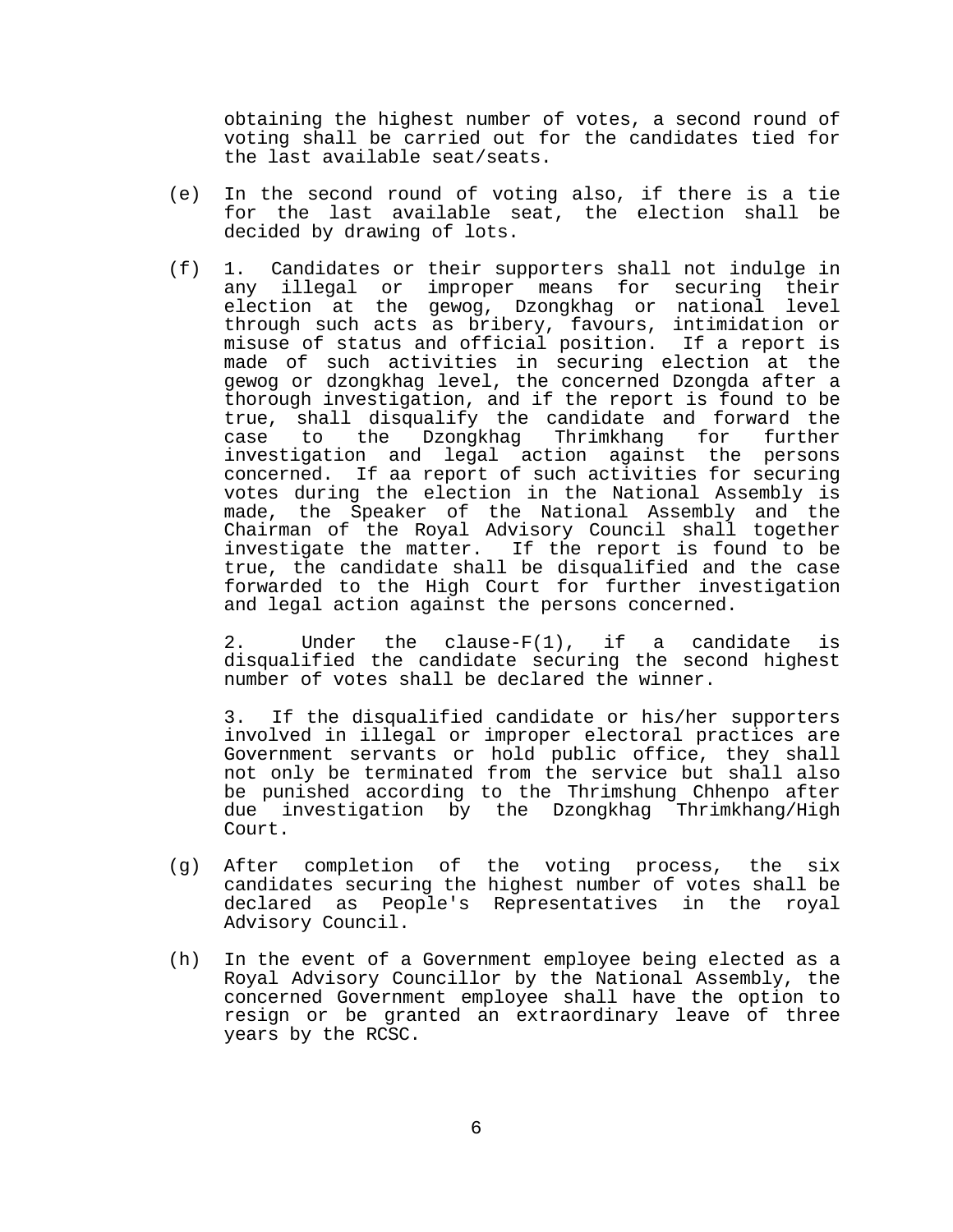- (i) On completion of his/her term as a Royal Advisory Councillor, the RCSC shall be required to re-employ him/her in a suitable vacant post in the same grade he/she belonged prior to being elected a Councillor.
- (j) Should the Government employee wish to retire from Government service on being elected a Councillor, he/she shall be entitled to all post service benefits as per BCSR.

### **CHAPTER VIII**

# **RESPONSIBILITY OF THE SPEAKER OF THE NATIONAL ASSEMBLY**

- 8.1 Six months prior to the expiry of the tenure of the Councillor, the Speaker of the National Assembly shall notify the Dratshang Lhengtshog and the Dzongkhags to initiate the process of selecting their nominees.
- 8.2 The Speaker of the National Assembly shall determine whether the nominations have been made as per the prescribed procedures. In the event the Speaker finds that irregularities have occurred in the nomination process, the Speaker shall declare the nominations null and void and issue orders for fresh election of a Candidate.
- 8.3 The 6 candidates elected by the National Assembly shall take Oath of Allegiance as prescribed at Annexure II and from the date they are conferred "DAR" by His Majesty the King, they shall be considered as Royal Advisory Councillor. A Royal Advisory Councillor shall wear Blue Kabney with Patang.

# **CHAPTER IX**

### **RESPONSIBILITY OF DZONGDAS**

- 9.1 In accordance with the order of the Speaker of the National Assembly, the concerned Dzongda shall notify all dungkhags and gewogs under their jurisdiction for fresh nomination of their representative. The Dzongda must be present at each gewog on the day of the meeting fixed for selecting gewog nominees.
- 9.2 Prior to the conduct of the selection process, the rules, regulations and procedures for the election of Royal Advisory Councillor shall be explained in detail to all concerned including gups, chimis and chipons present.
- 9.3 The suitability of a candidate on grounds of health and advanced age shall be determined by the public of the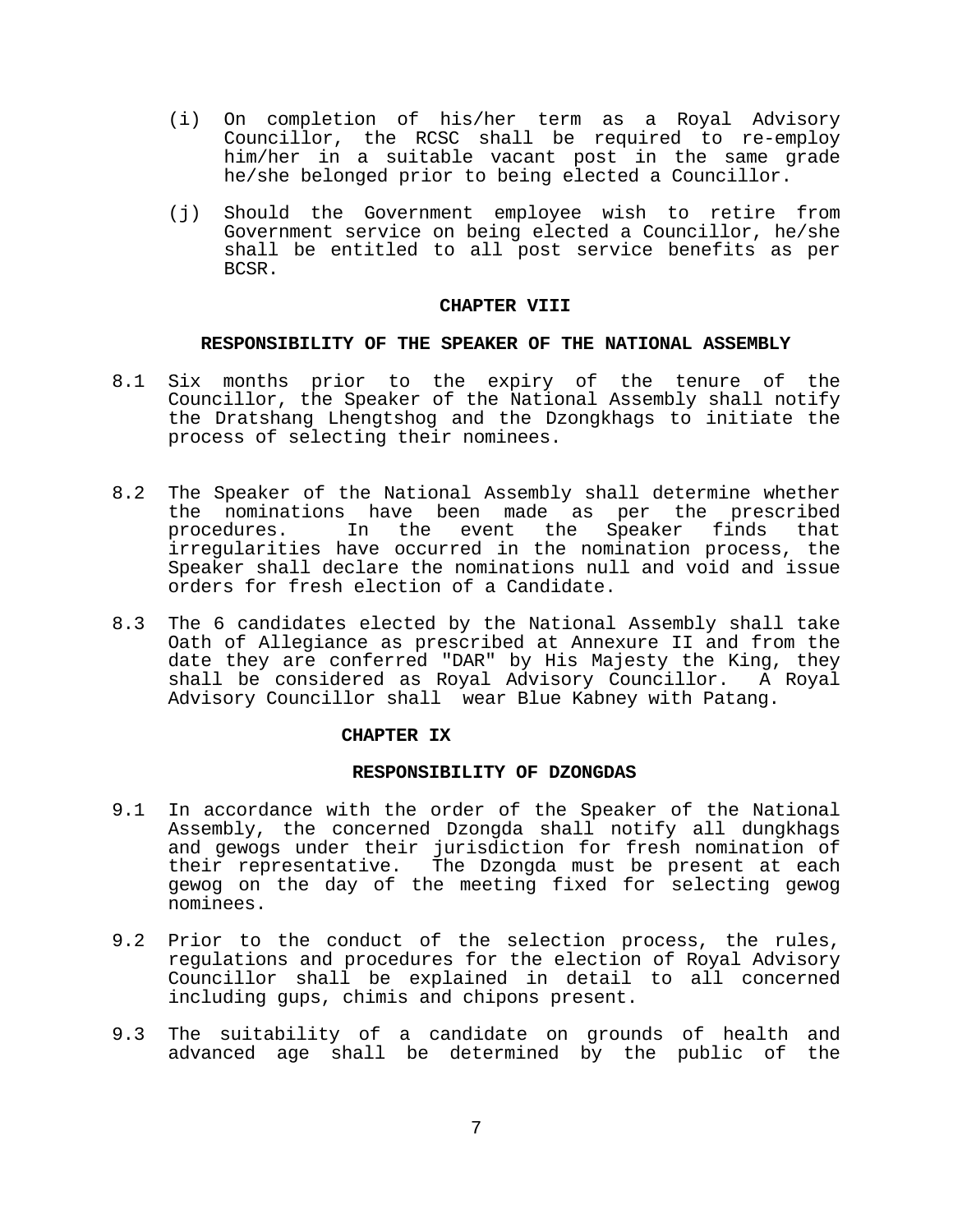concerned Gewog. the Dzongda is not empowered to make decisions on the matter.

- 9.4 The Dzongda shall oversee whether the election are carried out as per the rules and procedures and therefore shall not interfere in the nomination of candidates from the gewogs. However, if the prescribed procedure is not followed in selecting a candidate from a gewog, the Dzongda is empowered to call for a fresh nomination on the spot.
- 9.5 During the elections of the candidate in the Gewogs and Dzongkhag Yargye Tshongchungs, the Dzongda shall be solely responsible to ensure free and fair election in strict accordance to the prescribed rules and procedures.

### **CHAPTER X**

# **RESPONSIBILITY OF GUPS AND PEOPLE OF GEWOG**

- 10.1 Each gewog shall make every effort towards nominating a person who would be capable of rendering meaningful and dedicated service to the King, Country and People (Tsa-wasum).
- 10.2 In the event a gewog is unable to find a suitable candidate, it shall not be eligible to nominate or support the candidate of another gewog.
- 10.3 In the event of a gewog not being able to find a suitable candidate for nomination, it shall notify in writing to the concerned Dzongda of its inability to do so. This shall be done under the signatures of the heads of all households in the gewogs, the gups and the chimis.
- 10.4 From the day the circular for the election of candidates is issued by the Speaker till the Dzongkhag candidate is finally announced, no persons shall be allowed to transfer their census records to another Gewog, Dungkhag and Dzongkhag to become eligible as a candidate from that Gewog, Dungkhag or Dzongkhag.
- 10.5 The census record in a gewog and possession of a Citizenship Identity Card of the concerned gewog shall constitute proof that the candidate belongs to that particular gewog.
- 10.6 During the course of nomination meetings, candidates shall refrain from undertaking activities to influence the decisions of such meetings.
- 10.7 The Gewog shall forward the name of the candidate to the Dzongkhag Yargye Tshongchung after receiving confirmation of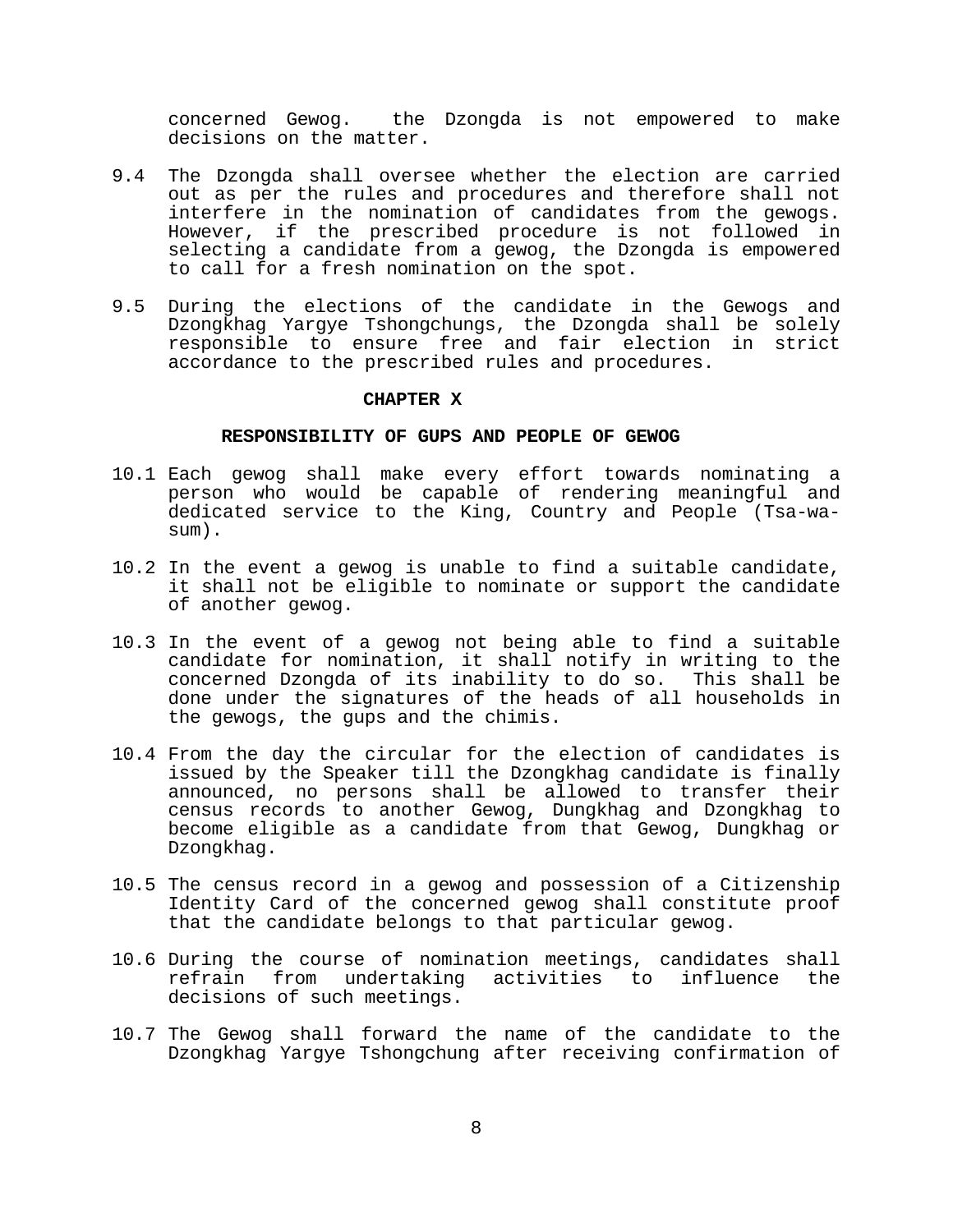his/her acceptance of the candidature from the concerned candidate.

- 10.8 After nominating/electing a candidate, a gewog is required to submit the name of the candidate in writing to the concerned Dzongda under the signatures of the heads of the house-holds, the chimi and gup present in the meeting of nomination/election.
- 10.9 In the event of two or more candidates emerging from one Gewog, the candidate shall be decided by the public through secret ballot.

# **Note : The voting procedures shall be identical to that of the national level.**

### **CHAPTER XI**

### **RESPONSIBILITY OF DZONGKHAG YARGYE TSHONGCHUNG (DYT)**

- 11.1 The Chairman of the DYT shall fix the date for electing the People's Representatives on receipt of the nominations from the gewogs.
- 11.2 A nominated candidate of a gewog can withdraw his/her nomination by submitting a written petition to the Chairman of the DYT through the concerned gup. In such a case, the concerned gewog will be considered as having no candidate for People's Representative.
- 11.3 The Chairman of the DYT shall read out the bio-data of all the nominated candidates and introduce them to the DYT members.
- 11.4 The members of the DYT, excluding the government officials and Representatives of Monk Body shall express their views freely on the merits of each candidate, and confirm whether the candidate belongs to their gewog or not, because once the selection is made, the person so selected shall be declared as the Dzongkhag candidate.
- 11.5 The Voting System at the Dzongkhag level shall be the same as the system adopted at the national level. No other procedures including hand raising, rolling of dice and "Tagril" system shall be adopted.
- 11.6 While electing the Dzongkhag candidate in the Dzongkhag Yargye Tshongchung, whether by consensus or through secret ballot, only the public representatives shall participate. The government representatives and the representatives of the religious bodies shall not participate in the voting or other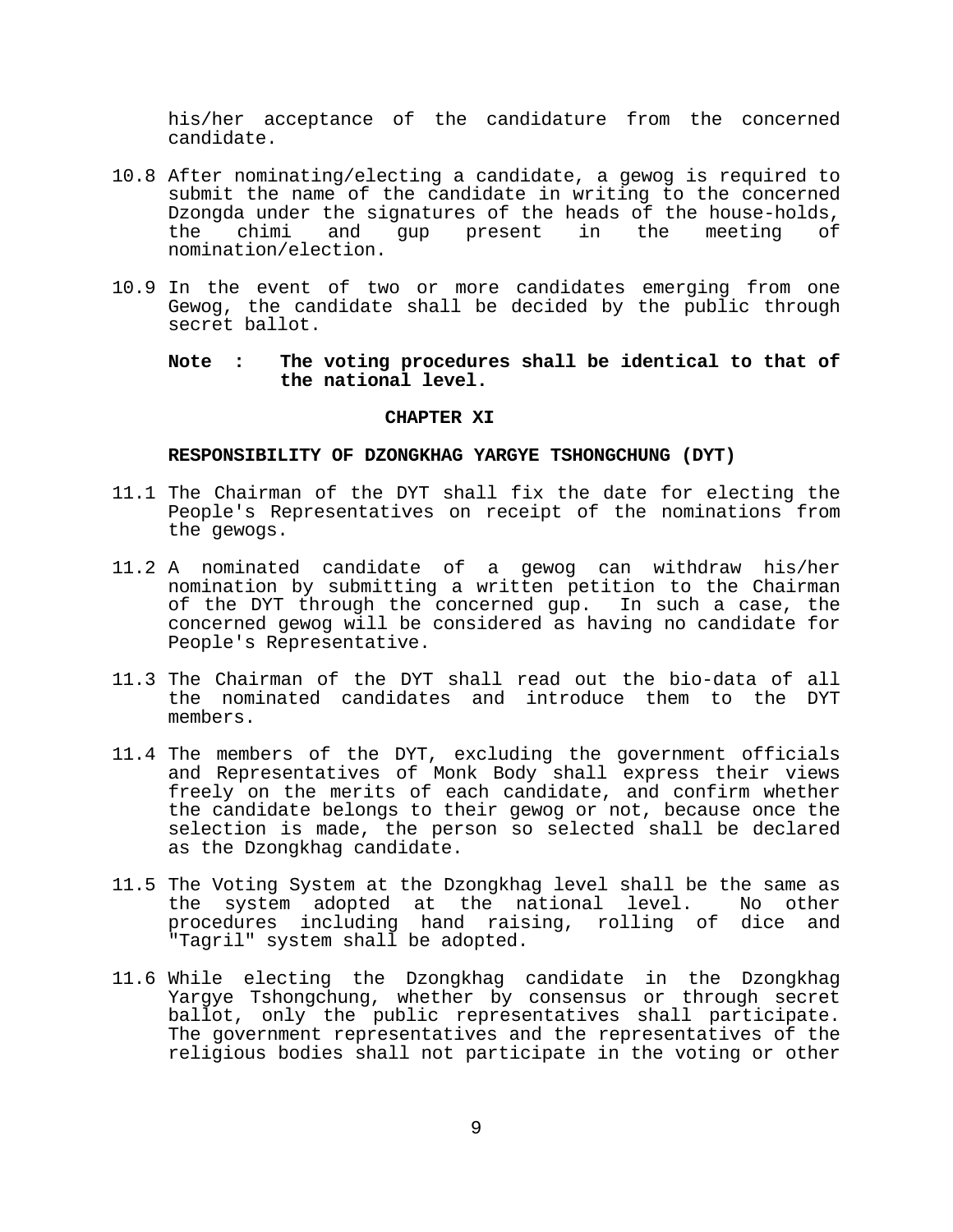procedures.

- 11.7 A person selected by consensus by the DYT members shall be accepted as candidate of the Dzongkhag without votes having to be cast.
- 11.8 In the event consensus cannot be reached on the selection of a single candidate, the Dzongkhag candidate shall be elected through secret ballot. The candidate receiving a simple majority shall be declared the Dzongkhag candidate.
- 11.9 In the event the candidate elected by the Dzongkhag Yargye Tshongchung has to withdraw his/her nomination for any reason, the candidate obtaining the second highest number of votes shall be nominated. If the second candidate also withdraws, the third candidate shall be nominated.
- 11.10 If two or more candidates tie for the highest number of votes, a secret ballot shall again be conducted to elect the Dzongkhag candidate from among them.
- 11.11 If two or more candidates again obtain equal votes, the candidate shall be decided by drawing of lots. The name of the candidate picked first shall be declared the winner.
- 11.12 If any members of the Dzongkhag Yargye Tshongchung lodges a complaint regarding the candidate whose election has been declared by the Dzongkhag Yargye Tshogchung, the complainant shall file a written complaint fulfilling legal procedures. The decision taken by the Dzongkhag Yargye Tshogchung on the complaint shall be final and binding.
- 11.13 If any person from another Gewog/Dzongkhag lodges a complaint regarding a candidate, the concerned Dzongda and the Dzongkhag Yargye Tshogchung shall investigate the validity and seriousness of the complaint and decide upon it. However, such complaints shall not be entertained if the Gewog/Dzongkhag candidate has already been announced.
- 11.14 The result of the election shall require to be authenticated by all the DYT members.
- 11.15 The nominations of the Central Monastic Body and Dzongkhags shall be submitted in proforma shown in Annexure `I' to the Speaker of the National Assembly at least one month before the convening of the National Assembly session.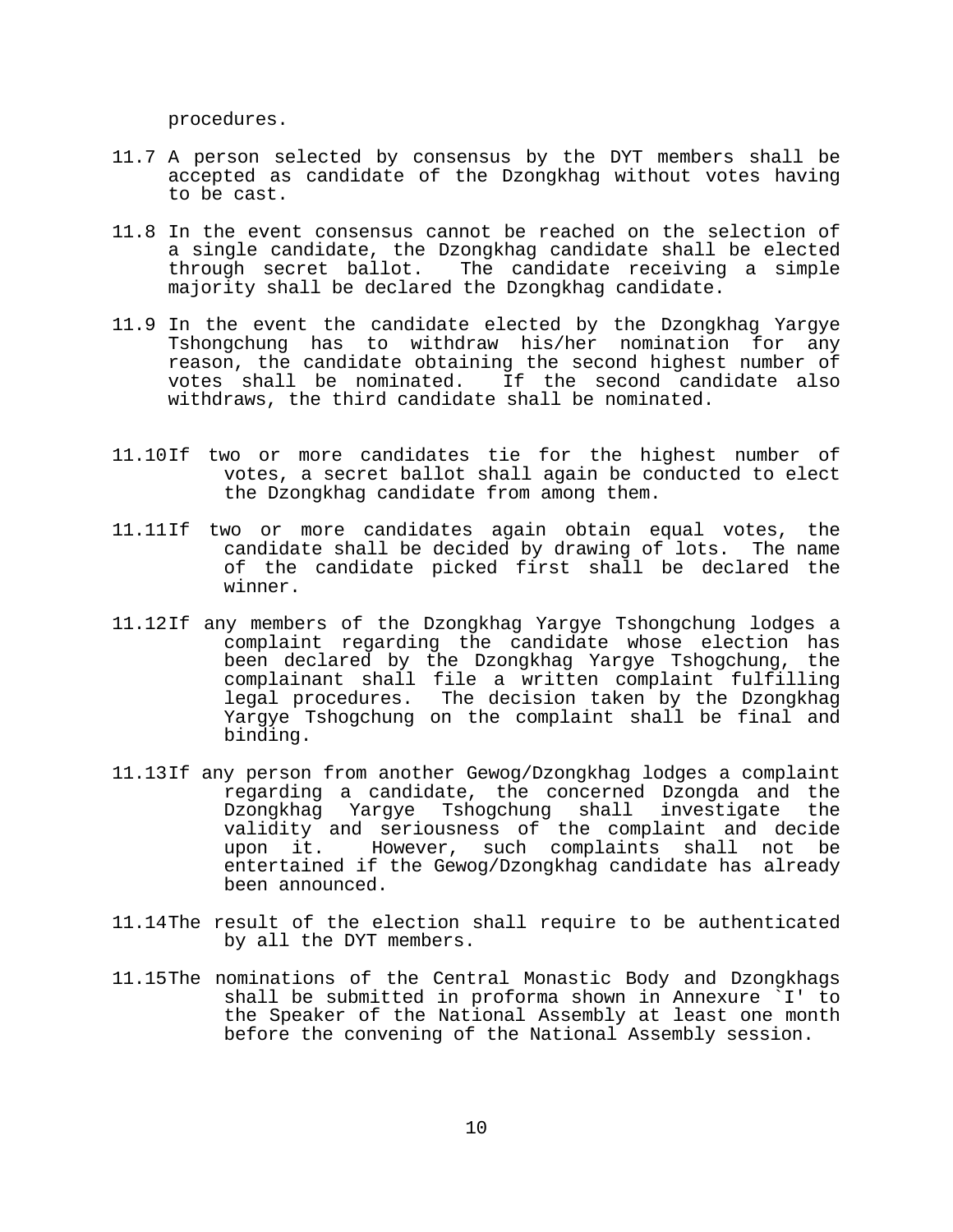-------------------------------------------------------- -N.B. : These procedures, rules and regulations pertaining to the Royal Advisory Council have been translated from Dzongkha. The Dzongkha text shall be considered the authoritative text in case of differences between the Dzongkha and English texts. between the Dzongkha and English texts. -------------------------------------------------------

**ANNEXURE - 1** 

#### **BOI-DATA OF CANDIDATE NOMINATED TO ROYAL ADVISORY COUNCIL**

| 1.  | Name                                                                                                                                                                                                                           |                                                          |  |  |  |
|-----|--------------------------------------------------------------------------------------------------------------------------------------------------------------------------------------------------------------------------------|----------------------------------------------------------|--|--|--|
| 2.  | Place of Birth                                                                                                                                                                                                                 |                                                          |  |  |  |
| 3.  |                                                                                                                                                                                                                                |                                                          |  |  |  |
| 4.  |                                                                                                                                                                                                                                |                                                          |  |  |  |
| 5.  |                                                                                                                                                                                                                                |                                                          |  |  |  |
| 6.  | Thram                                                                                                                                                                                                                          |                                                          |  |  |  |
| 7.  | Permanent                                                                                                                                                                                                                      |                                                          |  |  |  |
| 8.  | Gewog, Dzongkhag/                                                                                                                                                                                                              |                                                          |  |  |  |
| 9.  |                                                                                                                                                                                                                                |                                                          |  |  |  |
| 10. | Occupation and Place of Work                                                                                                                                                                                                   |                                                          |  |  |  |
| 11. | Remarks                                                                                                                                                                                                                        |                                                          |  |  |  |
|     | Certified that the above candidate has been elected strictly<br>as per the Rules and Regulations of the Royal Advisory<br>Council and there should arise no problem in connection with<br>the election of the above candidate. |                                                          |  |  |  |
|     | Date $:$                                                                                                                                                                                                                       | Seal and Signature of<br>Dratshang/Rabdey/<br>Dzongkhag. |  |  |  |

**ANNEXURE - II**